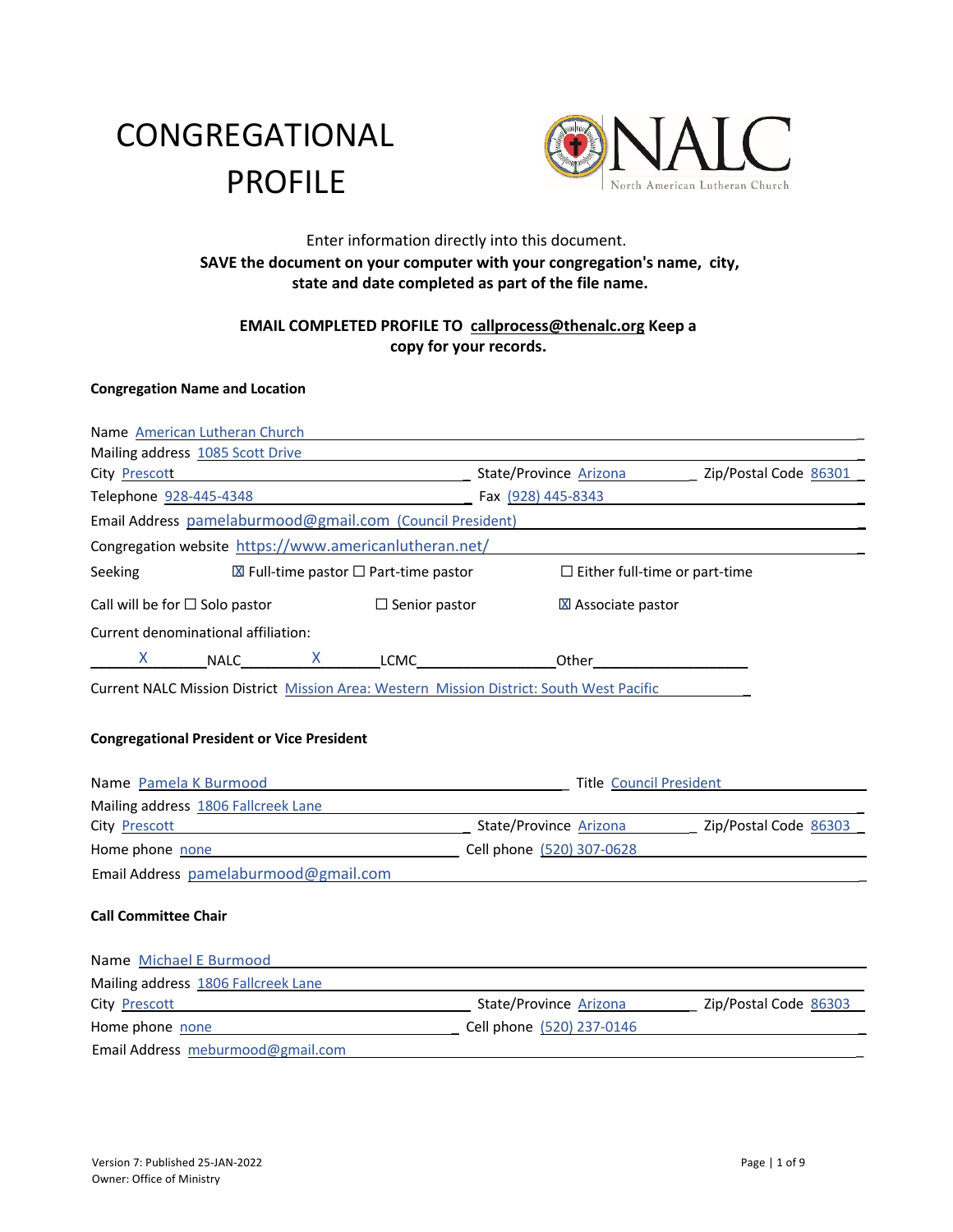#### **Congregational Demographics**

Number of **paid** staff (full- or part-time): Clergy \_ 3 \_ Lay professionals \_ 6 \_ Secretarial \_ 2 \_

Average worship attendance Before Pandemic 550 / Last Year 380 Average Sunday school attendance 30

## **Indicate the type of community in which your congregation is located (is it small town, small city, suburban, large city, farming, industrial, etc.).**

Prescott is a vibrant Christian city with strong fellowship between Pastors and Churches of all denominations.

Prescott is a city in Yavapai County, Arizona. According to the 2020 Census, the city's population was 45,827. The city is the county seat of Yavapai County. Prescott has a rich history as a frontier gold and silver mining town. Prescott was a stereotypical "wild west" town during the latter half of the 19th century; famous residents included Doc Holliday and Virgil Earp of the gunfight at the O.K. Corral. The modern city subsists on small businesses and tourism, especially around its storied past. It is host to the self-proclaimed "World's Oldest Rodeo," running continuously since 1888. The rodeo, one of the most famous in the United States, draws some 35,000 tourists a year.

#### **Describe the congregation's ethnic composition and age distribution.**

The congregation's ethnic majority is Caucasians. The age demographics are as follows:

 $65+ = 80%$  $55-64 = 8%$  $45 - 54 = 6%$  $35 - 44 = 4%$  $25 - 34 = 0%$  $19-24 = 1%$ Below 19 = 1%

**Does the congregation have a clear vision for mission — a clear and shared understanding of where God is leading you? If so, state it as succinctly as possible.**

## VALUES STATEMENT:

As God's people, we value: Faithfulness – Rev. 2:10 Mercy – Prov. 11:17 Love – I John 4:7-8 Humility – II Chron. 34:27 Truthfulness –II Cor. 6:4-7 Prayer – Col. 1:9 Peace – Gal. 5:22 Generosity – Prov. 19:17 Forgiveness – Matt. 6:12 Justice – Micah 6:8 Peacemaking – Matt. 5:9 Servanthood – Eph. 6:7

## MISSION STATEMENT:

In the name of Christ, we "GATHER, GROW, and GO."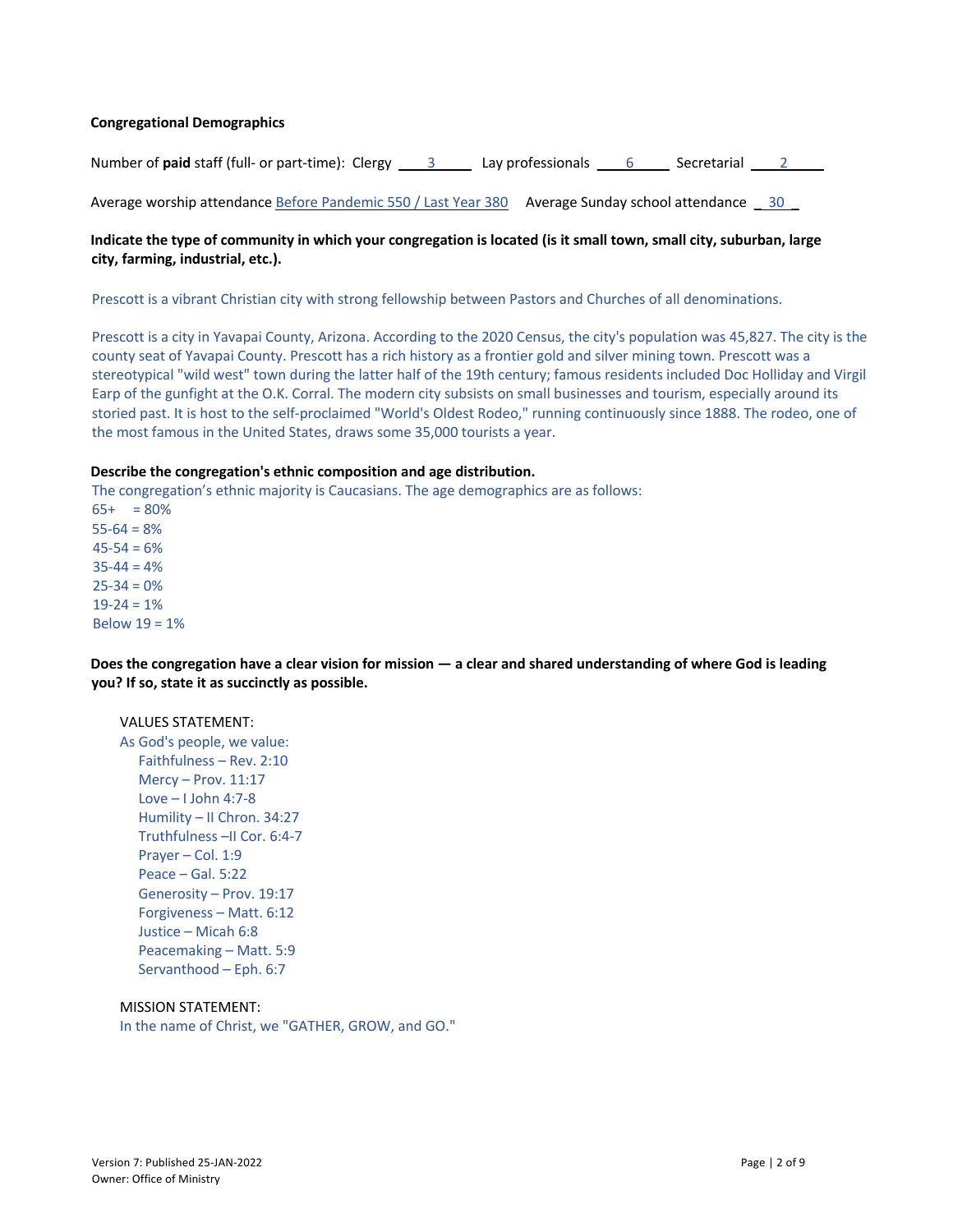#### VISION STATEMENT:

We "GATHER IN CHRIST" as we: Praise Him in worship and deed (Matt. 4:10b); Thank Him (I Thess. 5:18); Share the Means of Grace – Word and Sacraments (Col. 3:16); and Strengthen our Relationships with Him and one another (Eph. 4:3-6).

We "GROW IN CHRIST" as we: Learn more of Him through every stage of life (John 5:39 & Prov. 22:6); Pray constantly for and with one another (Rom. 2:12); Encourage each other as individuals, families, and members of the body of Christ (I Thess. 5:11); and Develop our spiritual gifts (I Cor. 12:4-11).

We "GO IN CHRIST" as we: Share the precious Gospel (John 3:16); Shine as models of Christ in a sin-darkened world (Titus 2:7); Love our neighbors, locally and globally (I John 4:7); and Establish partnerships to meet the needs of others (Heb. 13:16 & Php. 1:3-6).

#### **What are the primary goals of your congregation?**

ALC exists to help people come alive to the faith and discover the joy of life in Christ. Our newly called Senior Pastor, Erich Sokoloski, sees the following as our primary goals for our congregation:

- 1. To work with the Council to implement a reevaluation of ALC's Mission and Vision statements. As a church, we need to prayerfully contemplate updating our mission and vision statements to best reflect our current (not past) strengths and resources to most effectively meet the present ministry needs within our congregation and our community beyond.
- 2. To foster church-wide unity. As the lead shepherd of the congregation, a central part of my call is to cultivate a sense of church family unity between our members. To help achieve this aim, I will establish a regular presence of the lead pastor and associate pastor at all Sunday services. No longer will the lead pastor or associate pastor primarily preside over traditional or contemporary services. Also, I will work with our office staff to ensure that key information for all upcoming ministry events and fellowship opportunities is equally announced and advertised at all services. Lastly, our pastors, staff members, and ministry leaders will work together to create church-wide fellowship events that intentionally bring together the full range of our church body.
- 3. To focus our congregation on the centrality and necessity of prayer. The intentionality of the personal and corporate practice of unceasing prayer centered on faith in God's love, power, and active presence is crucial to fulfilling God's Great Commission effectively. When folks came to London in the late 19th century to visit Metropolitan Tabernacle, where Charles Spurgeon served as pastor for 38 years, he wouldn't hesitate to take them to the church's prayer room in the basement. He believed it was there, where one could witness people on their knees in ceaseless prayer, that the church received its power from God. He once said, "If the engine room is out of action, then the whole mill will grind to a halt. We cannot expect the blessing if we do not ask." As lead pastor, I will work closely with our prayer team to bring about a sustained emphasis on the importance and necessity of prayer within the ministries of ALC.
- 4. To keep the Word of God the primary focus of all children, youth, and adult education. American Lutheran Church ministries will continue to be centered on Biblical teaching, Bible study, and Scripture memorization. Jesus said: "If you abide in my word, you are truly my disciples, and you will know the truth, and the truth will set you free." (John 8:31–32)
- 5. To work with the Council to reevaluate our church building, organization, and practices to determine and remove barriers detrimental to our mission. Barriers that cause individuals to stumble over anything but the Rock of Christ are detrimental to God's ministry and must be removed. We must carefully evaluate all we profess to be and profess we are doing as we seek to be a Jesus' light on the hill. A text for careful and prayerful consideration is 1 Corinthians 9:19–23.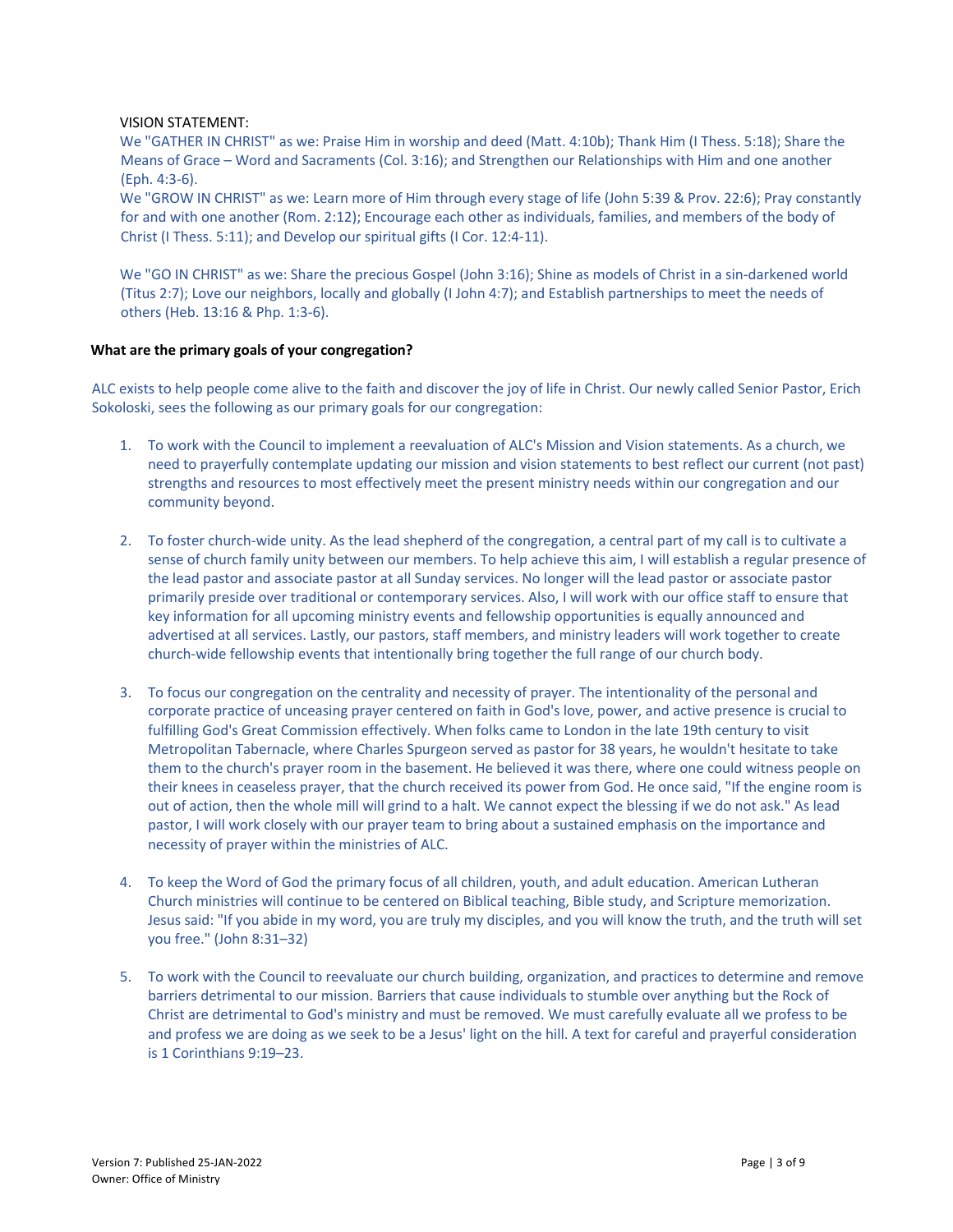- 6. To work with the Council to be intentionally active in Spirit-led missions and evangelism. We need to continually seek ways to effectively move beyond the walls of our church to engage our community for Christ. The old denominational way was to put up a sign, meet the expectations of a particular denomination and expect people to fill the building. The "nones" are an ever-growing non-religious, unaffiliated group in America. We can't expect them to just "come to Jesus." We need to more effectively and fruitfully bring Jesus to them, as we see in the first Christians in the Book of Acts. Saving faith must be visible through gospel-centered action. I see doing events such as Church in the Park, Men's Crossfire, ALC Youth activities, Ignite Small Groups out and about in the community, or actively participating in various church-community events as crucial in reaching in fulfilling our role as ambassadors for Christ (2 Cor 5:20).
- 7. To work with the Council to put a church-wide plan for Biblical Discipleship into practice. As Neil Cole writes: "Ultimately, each church will be evaluated by only one thing―its disciples. Your church is only as good as her disciples. It does not matter how good your praise, preaching, programs, or property are; if your disciples are passive, needy, consumeristic, and not moving toward radical obedience, your church is not good." As lead pastor, I will work to formulate an ALC discipleship strategy with the help of our ministry leaders, council members, and members of our congregation. This will include a commitment to discipleship-focused preaching, children, youth, and adult education, small-group ministries centered on discipleship, and, most importantly, one-on-one Christian mentorship. Without a commitment to discipleship and a strategy to fulfill this commitment, discipleship will never become a reality beyond words and ideas. As Dallas Willard once said: "Since making disciples is the main task of every church, every church ought to be able to answer two questions. What is our plan for making disciples of Jesus? Is our plan working?"
- 8. To work with the Council on implementing an annual reevaluation of our many ministries to determine which support ALC's overall vision and mission will be paramount in staying God's course. A central focus of all our ministries will be to elevate our ALC mission, eliminate any ministries that don't support this mission, and reevaluate, strengthen and expand the ministries that do!
- 9. To equip our members to share and confidently defend the faith effectively. The Apostle Peter said, "Sanctify Christ as Lord in your hearts, always being ready to make a defense to everyone who asks you to give an account for the hope that is in you, yet with gentleness and reverence." (1 Peter 3:15) Defending the faith (apologetics) must be a central focus of those seeking to grow in Christian maturity at ALC. I believe that understanding the various unbiblical worldviews that permeate our culture is essential to identify and understand. Many young adults leave home to attend the university only to encounter worldviews that lure them away from God's truth. This is one of the greatest tragedies in the church today. I would like to be a church where we offer apologetic training through programs and events, e.g., Sunday morning Connections Classes, Wednesday night classes, and special events centered on how to share and defend our faith.
- 10. To make the spiritual growth of the individual Christ-follower the central objective rather than merely seeking the growth of our Sunday morning attendance. Jesus' ministry was and is not merely about drawing crowds but creating personal relationships with individuals to intimately transform every aspect of their lives, one by one. I am convinced that the more spiritually mature individuals become within our congregation, the more we will grow in numbers. The more we focus on numbers, the more we risk losing spiritual growth. As C. S. Lewis once aptly wrote: "Put first things first, and we get second things thrown in: put second things first & we lose both first and second things."
- 11. To work with the Council to lovingly draw people into using their spiritual gifts to build up the body of Christ. All born-again followers of Christ have been given, by the grace of God, specific spiritual gifts for the primary purpose of building up the body of Christ. All Christians have this call in their lives. As the Apostle Paul writes: "Now there are varieties of gifts, but the same Spirit; and there are varieties of service, but the same Lord; and there are varieties of activities, but it is the same God who empowers them all in everyone. To each is given the manifestation of the Spirit for the common good." (1 Corinthians 12:4–7)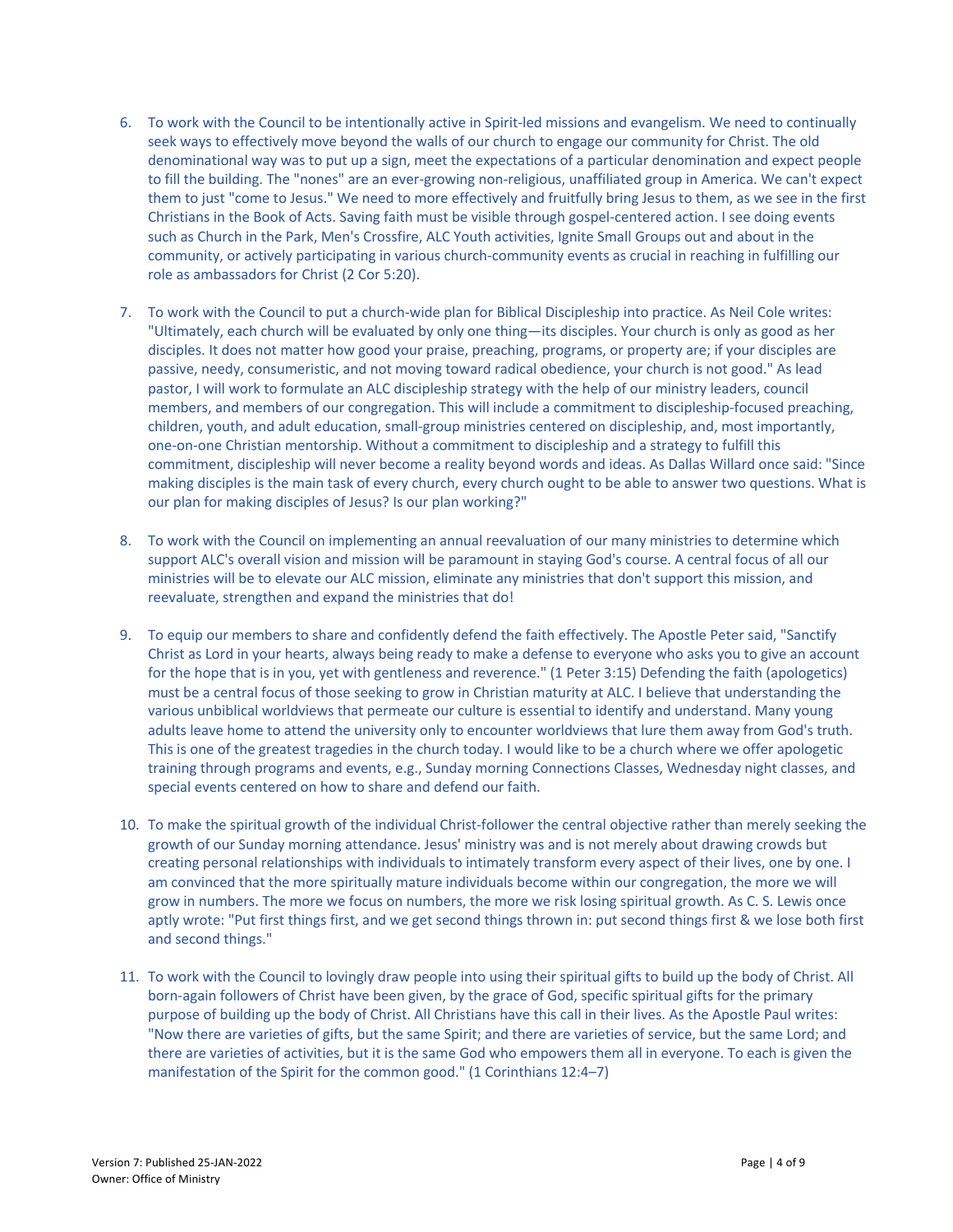- 12. To cultivate and encourage Christian unity among staff members by the fruit of the Spirit. As a lead pastor, I aim to cultivate a true sense of Christian unity among our staff members and ministry leaders through cross-ministry vision, planning, and support by lovingly offering one another our time, abilities, and resources.
- 13. I will aim to regularly meet with all staff members to see how things are going in their ministries, their relationships at church, and their family life. My goal will be to seek ways to encourage and support them in Christ, cultivate a common mission, and help remove any barriers that might keep them from reaching their full potential as servants of Christ and His church.
- 14. Jesus, in John 17, desires nothing less than complete unity between His followers. Of course, this doesn't mean that we have to see eye to eye on everything, but we must humbly love and respect one another. As the Apostle Paul wrote: "If you have any encouragement from being united with Christ, if any comfort from his love, if any fellowship with the Spirit, if any tenderness and compassion, then make my joy complete by being like-minded, having the same love, being one in spirit and purpose. Do nothing out of selfish ambition or vain conceit, but in humility consider others better than yourselves. Each of you should look not only to your own interests, but also to the interests of others."

## **Describe your congregation's worship practice (liturgy, hymns, vestments, music, hymnals, and frequency of Holy Communion).**

ALC offers both Traditional and Contemporary worship opportunities. Traditional Worship (Sanctuary): Sunday's 8:00 AM and 10:30 AM. Contemporary Worship (Fellowship Hall): Sunday's 9:00 AM and 10:30 AM. Communion is provided on the first and third Sunday for all services.

## **Traditional Worship**

- The Worship Location is in a Beautiful Stain Glass Sanctuary
- Sermon Message Follows Liturgical Calendar
- Utilizes Hymns and Occasional Praise Songs Done in a More Traditional Manner
- Currently Using the Hymnal "Evangelical Lutheran Worship" (2006)
- Pastors and Lay Assistant Ministers Vest for Worship with the Occasional Exception
- Music In Worship Is A Mix of Traditional, Classical, and Current By Our Vocal and Handbell Choirs. Additional Instrumentalists Up To and Including Full Orchestra Are Also Utilized As Needed

## **Contemporary Worship**

- The worship Location is in the Fellowship Hall with Updated Modern Stage Skins
- Worship is Led by the Worship Band Playing Modern Contemporary Worship Music
- Pastor and Band Members Dress in Casual Attire
- Spiritual Message Weekly In-Depth Study of Various Scripture Verses

#### **Describe your congregation's Christian education ministry.**

- We offer an intentional enrichment Pre School program Monday through Friday, supplementing the nurturing foundation parents provide at home. Our goal is to foster an enriching partnership between teachers and families to bring out the best in each student. Our school is a special place for children to come and learn about the world God so wonderfully created. We encourage each child to develop their unique abilities by providing hands-on learning experiences. Academic skills are incorporated regularly through a wide variety of fun activities.
- We offer the ALC KIDS ministry on Sunday mornings, with active Bible learning classes for ages 3 through 5th grade.
- Our Youth Group ministry is for 5th grade through college and offers engaging worship, music, fun games, relevant teaching, and small group breakout sessions.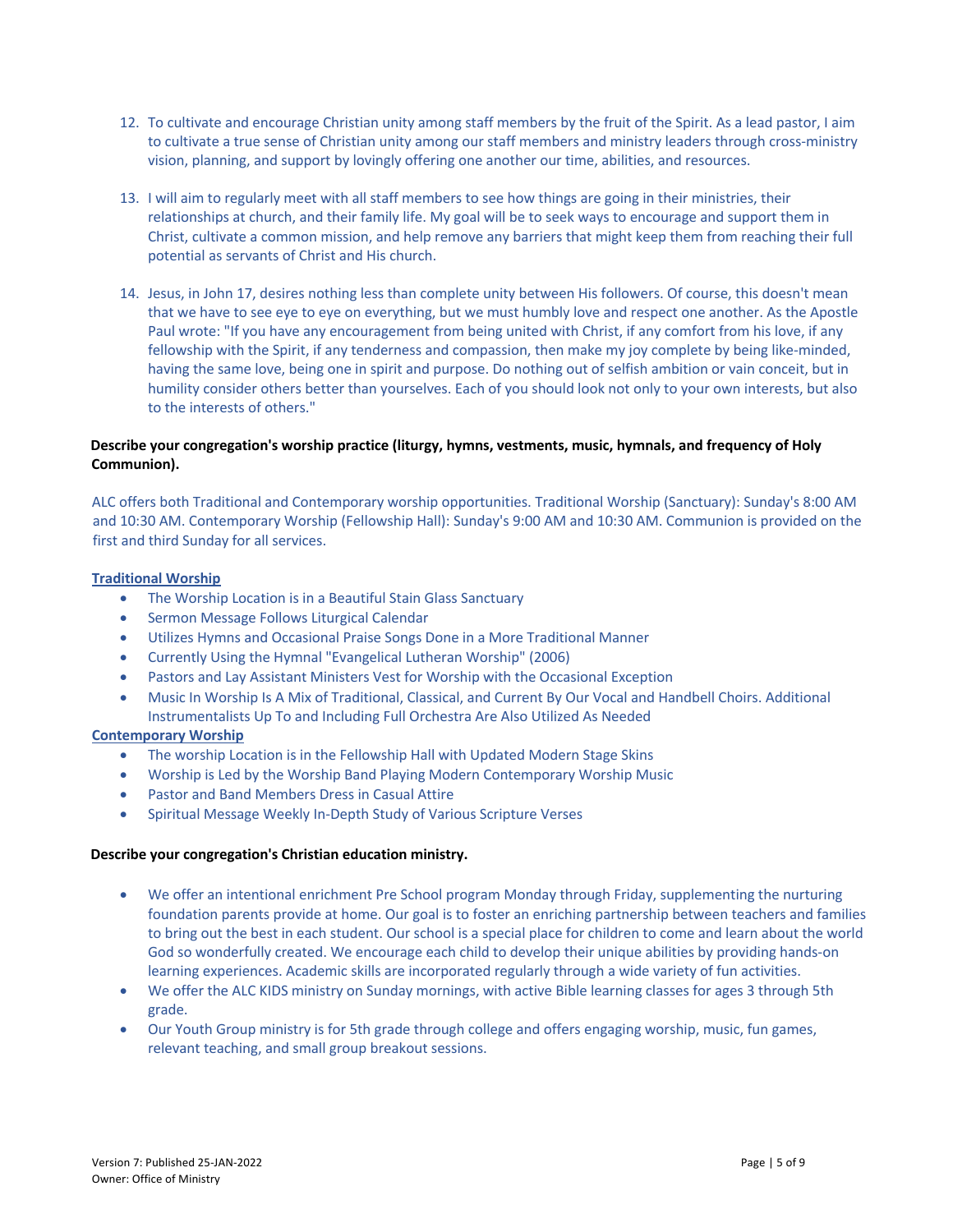#### **Describe the congregation's current activities for mission and outreach.**

We are blessed with a powerful prayer ministry, but we are equally as active in our outreach to the community, our state, our nation, and the world. We include amongst our ministries: MOPS (Moms of Preschool Kids) which provides fellowship, guidance, and teaching to mothers of preschool children; the Katharina Von Bora Quilters, who work year-round to provide various quilted items for the homeless, the needy, and elderly; our Prayer Shawl Ministry provides knit caps, socks, sweaters and scarves for those in need. In addition, in the 1990s, ALC teamed with six other churches to establish the Community Cupboard food bank and continues to provide volunteers on a rotating basis for that worthy effort. The Benevolence Committee serves as the distributor of the Church's tithe quarterly to more than 20 recipients, totaling more than \$160,000 annually.

#### We have also started a new ministry for Missions and Evangelism for foreign and domestic support.

**The NALC is committed to moving away from an institutional understanding of the Church, to the biblical commission to be a community of followers of Jesus who focus on being disciples and making disciples. Which best describes your congregation's understanding of this movement? [Type an X by the appropriate response]** 

- \_\_ Totally unaware
- $X$  Have heard about it
- \_\_\_\_ Have been involved personally
- Some in the congregation are involved, some aren't
- Congregation understands, is on-board and involved

#### **List the** *Top Five Things* **your congregation hopes for in its next Pastor**

- 1. A disciple of Jesus who humbly exhibits the fruit of the Spirit.
- 2. Comfortable in liturgical and contemporary worship settings.
- 3. Holds to the Bible, the written Word of God, as the sole authority and guide to life.
- 4. Capable of expository preaching and teaching.
- 5. Enjoys working as a team in ministry with others in a very active church.

## **What were the three most significant events in your congregation's history? Provide the years in which these events happened and why they are important to your congregation.**

The three most significant events:

- 1. The Building of the New Church Building (1987)
- 2. The Breaking Away from the ELCA
- 3. The Creation of a Contemporary Service

**Has your congregation participated in the Congregational Workshop Preparatory to the Call Process? [Type an X by the appropriate response]** 

 **Yes No**  X

**What were the three most significant results of the workshop?** 

**Describe the nature and extent of any significant current or recent conflict in the congregation. Is this conflict resolved, or ongoing? If resolved, how was it resolved?**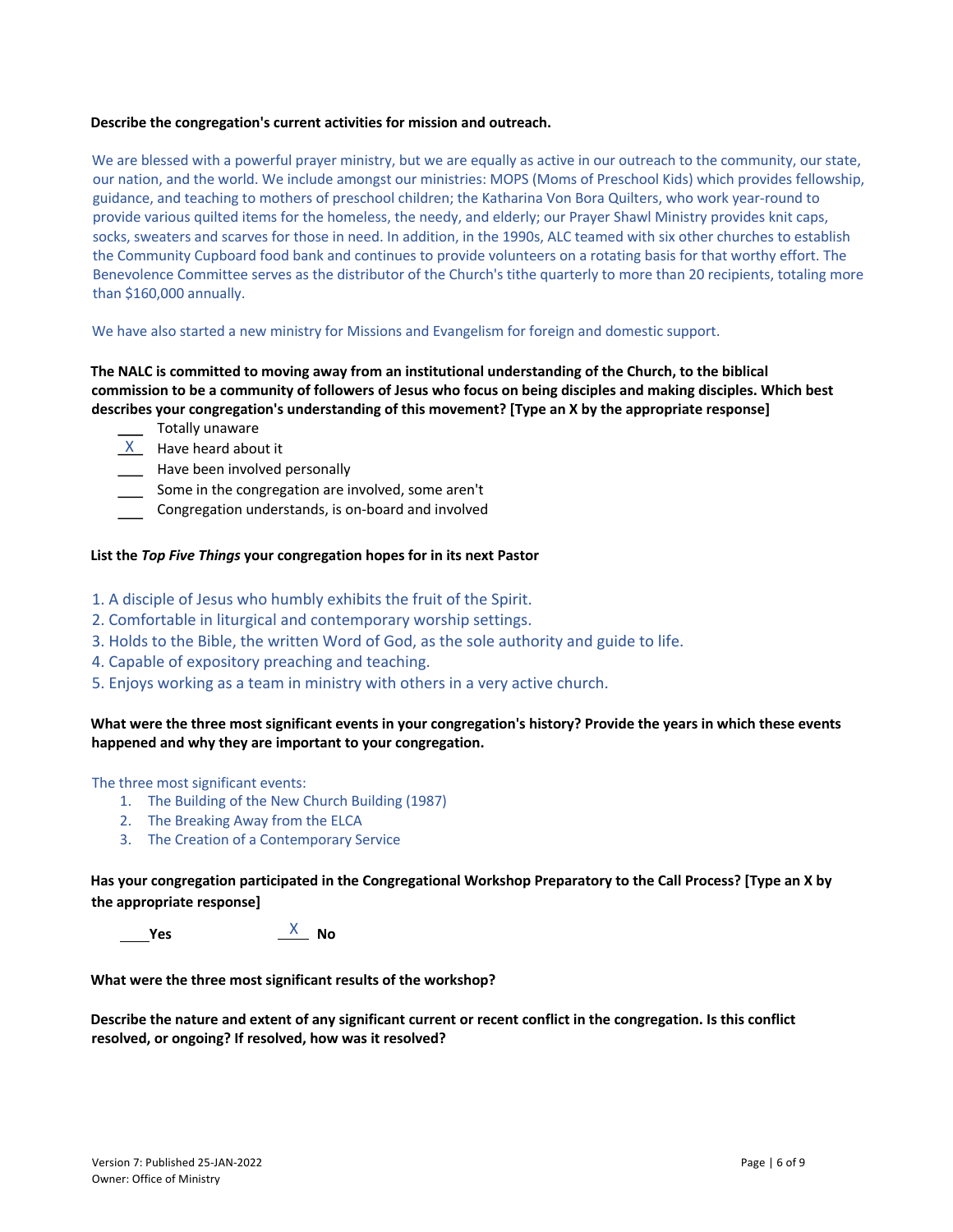## **How does your congregation handle conflict/tension? Which of the following do you think best describes your congregation? [Type an X by the appropriate response]**

- As a church, we respect and listen to each other and work things through without generating divisiveness.
- As a church, we tepper and listen to each other, but it is not uncommon for differences of opinion to be a a church, we try to respect and listen to each other, but it is not uncommon for differences of opinion to be a problem and for some people to choose sides. Some have left our church because of conflict.
- Conflict hurts our sense of unity, but we tend not to talk about it.
- Painful experience with conflict has been present, but it has been worked through, and we have learned from the experience.
- We have had some painful experiences with conflict, and they linger in the background.
- Open conflict is present, and we need a minister who can help us deal with it.
- Other (describe)…...

## **What was the nature of the relationship between your last pastor and the congregation? Positive? Struggling? Cooperative? Tense?**

We are fortunate because our current Associate Pastor has been called to our Senior Pastor's position once our current Senior Pastor retires. Our congregation and Council have a solid bond with our pastors, and we work well together as a team of believers.

## **How did your council/congregational leaders work together with your last pastor? [Type an X by the appropriate response]**

- Leadership is shared, with shared decision-making
- Pastor makes important decisions
- $\frac{X}{X}$  Council makes decisions with pastoral input
- Council makes decisions without pastoral input

## **Is your pastor a member of Council with: [Type an X by the appropriate response(s)]**

X Voice \_\_\_\_\_\_\_\_ Vote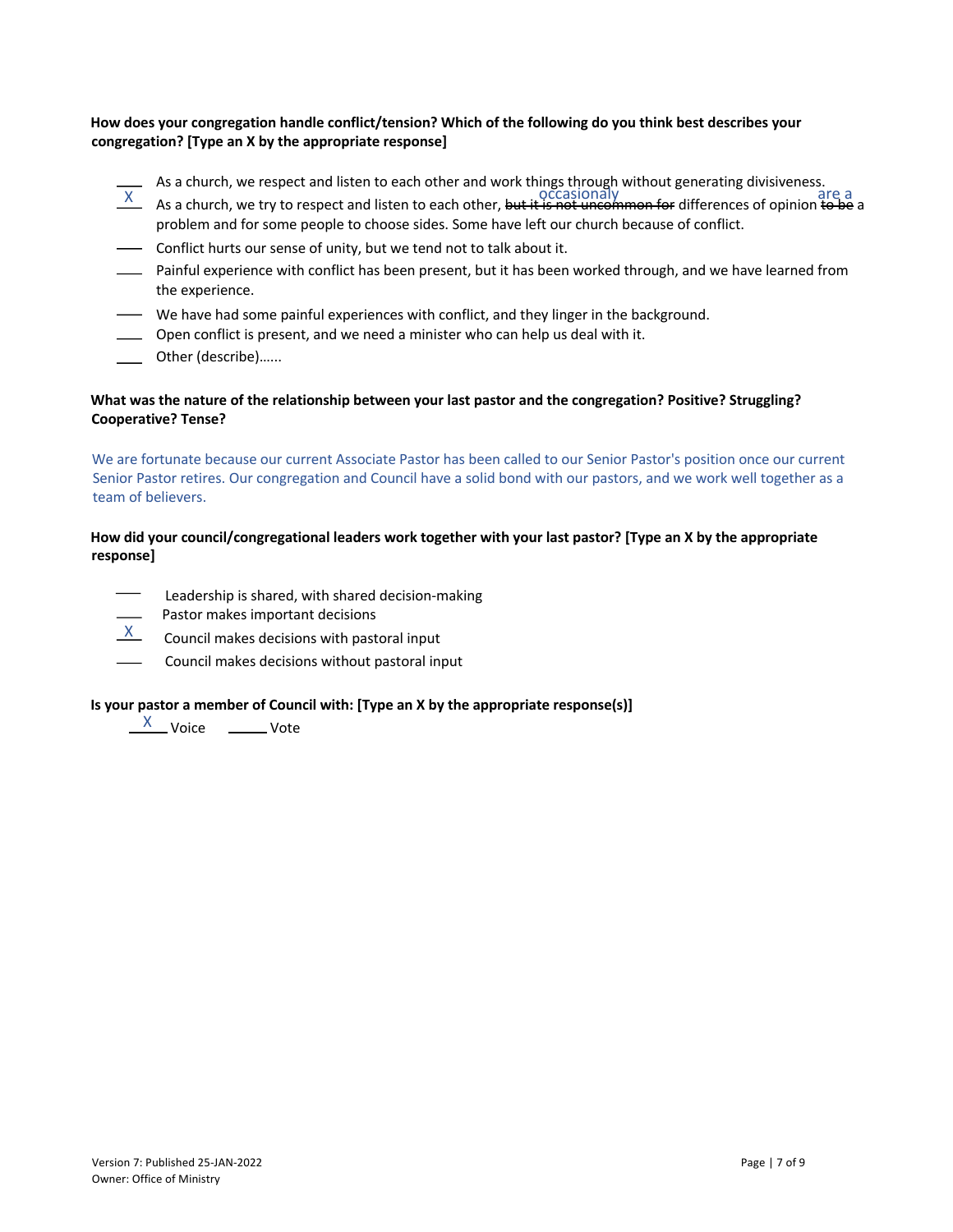#### **Congregational finances**

| Total budget for last fiscal year: \$1.6 M                  |
|-------------------------------------------------------------|
| Benevolence to the North American Lutheran Church: \$24,000 |
| Total savings, reserves, and endowment: $\sin 1.2$ M        |
| Other benevolence: $$136,000$                               |
| Total debt of the congregation: $\frac{2}{3}$ 0             |

#### **Compensation of Last Pastor**

| Salary: \$55,995                 | Parsonage/housing allowance: \$30,543  |
|----------------------------------|----------------------------------------|
| Social security offset: $$6,428$ | Pension $$15,571$                      |
| Health Insurance: $$15,541$      | <b>Vacation: 4 Weeks Paid Vacation</b> |
| Continuing education: $$1,500$   |                                        |
| Travel reimbursement:            |                                        |
| Other:                           |                                        |

**When the Congregational Vacancy List is updated, a short paragraph (3-4 sentences) is included announcing each congregation's ministry. If you wish, your call committee may compose that summary, realizing it may be edited/formatted as needed.** 

**We are seeking an associate pastor who is humble, reflects the fruit of the Spirit (Galatians 5:22-23), is well versed in the Word of God, and adheres to sound Biblical doctrine with an emphasis on fulfilling the Great Commission (Matthew 28:18-20). This candidate will need to be equally comfortable in both liturgical and contemporary worship settings.**

**Consider filming a video to be included with your Congregational Profile on the NALC website Vacancy List. We invite your call committee to make a 3-5 minute video introducing prospective pastoral candidates to your context and congregation. The video can be informal, explaining what your congregation is seeking in a pastor and showing images of the members of your congregation and your worship environment. Here are some sample videos: Example One, Example Two. These samples were not produced by the NALC. They are both simply examples of the type of content you could include in a video.** 

## **Video Submission Instructions:**

Upload your video to YouTube or Vimeo. (Here are instructions on how to upload to YouTube: wikihow.com/Upload-a-Video-to-YouTube.) Include a link to the video below. Make sure the link allows for public access to the video.

[video link]